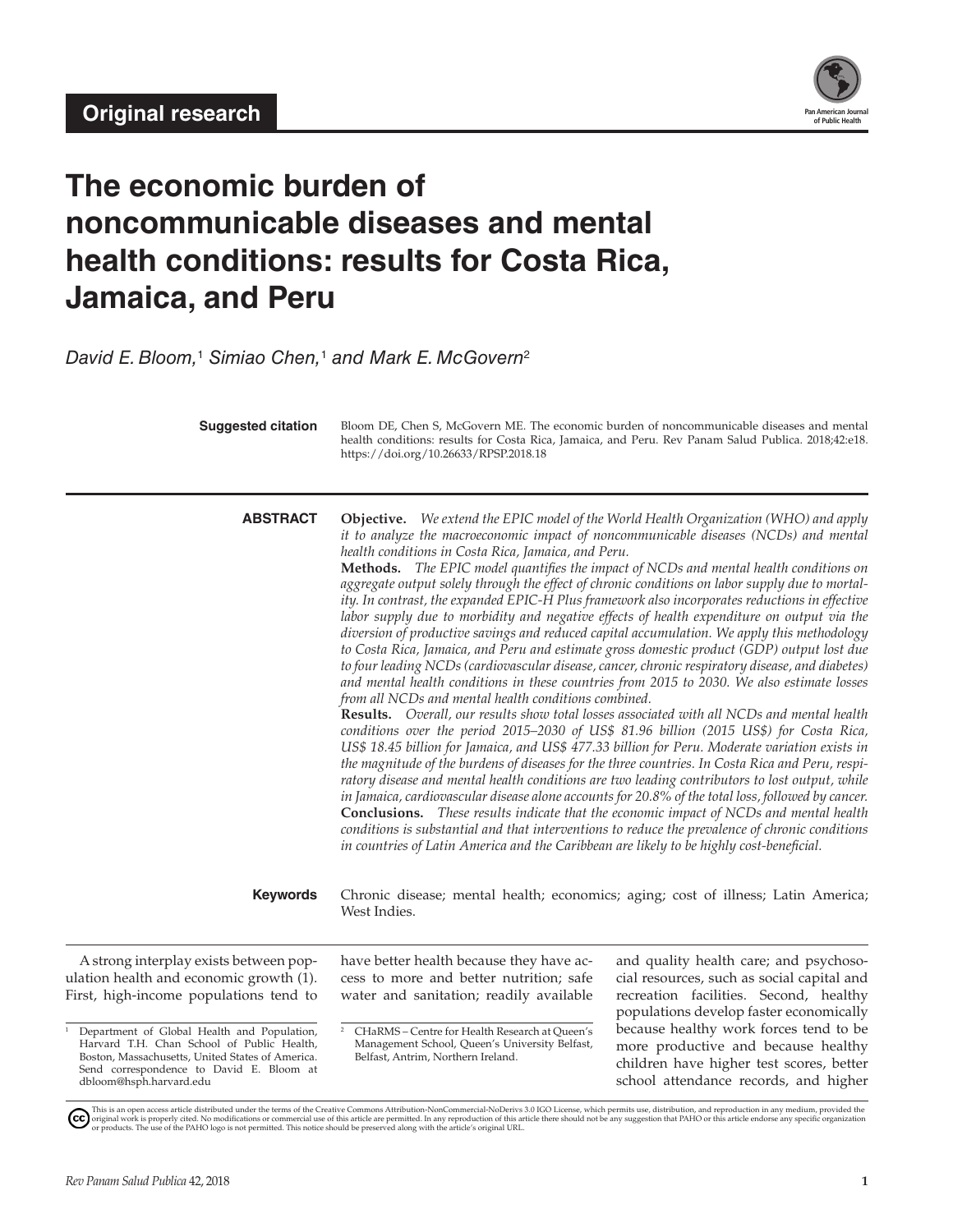levels of educational attainment. In addition, healthy populations maintain higher rates of saving, investment, and physical capital accumulation because they expend fewer resources on health care. This process may lead to a virtuous cycle that results in further investment from abroad, increasing workers' access to more-productive machines, technology, and infrastructure. Healthy populations also tend to control their fertility, allowing them to escape the burden of youth dependency and enjoy a demographic dividend (2). Therefore, understanding patterns in population health is likely to be important, at least in part, for understanding patterns in economic growth.

Noncommunicable diseases (NCDs) and mental health conditions represent a huge disease burden and have a substantial impact on individuals, communities, and societies around the globe. In total, these conditions are responsible for roughly half of healthy life years lost as measured in disability-adjusted life years (DALYs) and roughly two-thirds of deaths worldwide (3, 4). In the Region of the Americas, NCDs are the leading cause of morbidity and mortality and are responsible for 80% of all deaths (5). Of particular relevance, 35% of NCD-related deaths occur prematurely (between the ages of 30 and 70), when individuals are in their most economically productive period of life (5).

As worrying as current rates of NCDs and mental health conditions are, trends in the relevant risk factors for these conditions indicate that their global burden is only likely to grow. For example, while smoking has declined in some high-income countries, the overall rates of the main modifiable risk factors for NCDs and mental health conditions—such as tobacco use, alcohol use, and obesity have risen globally, suggesting that an increase in the rates of chronic conditions worldwide is likely to follow (6, 7). In addition, more sedentary occupations and unhealthy diets are becoming more common.

Demographic trends also point toward an increased future burden from NCDs and mental health conditions. In particular, the dual phenomena of urbanization and rapid population aging have significant implications. Although urbanization has many benefits in terms of efficiency and convenience, it can also facilitate dispersion of certain risk factors

for NCDs, such as pollution and second-hand smoking. Given that age constitutes the main risk factor for NCDs and mental health conditions, global population aging is likely to have a major effect on overall levels of population health. While a thorough discussion of the prevalence of these conditions is beyond the scope of this paper, these details have been provided elsewhere. In addition, more information on NCDs in the Americas and the capacity of countries to respond is available in a report that was prepared by the Pan American Health Organization (PAHO) (8).

In spite of the high burden of ill health and premature death caused by NCDs and mental conditions, the availability of data capturing their economic impact is limited (9). This paper focuses on Costa Rica, Jamaica, and Peru (see Table 1 for summary statistics) and is the result of a collaboration between the Harvard T.H. Chan School of Public Health and the PAHO Department of Noncommunicable Diseases and Mental Health. That department is responsible for providing technical cooperation in the Region of the Americas to prevent and control NCDs, as well as mental conditions, and related risk factors in accordance with global and regional mandates (10).

This paper has two goals. The first is to estimate the economic impact of NCDs and mental conditions on gross domestic product (GDP). The second is to raise awareness among policymakers and other decisionmakers of these conditions' economic costs and their implications for national economic progress. Finance ministers and others in charge of resource allocation are more likely to fund programs and interventions that are evidence based, and persons seeking to influence financial decisions (such as by health ministers) can use the results presented in this paper to identify and promote the adoption of cost-effective policies, such as the "best buy" NCD

interventions identified by the World Health Organization (WHO) (11, 12).

Although Costa Rica, Jamaica, and Peru represent different geographic areas in Latin America and the Caribbean and have different levels of economic development, they face similar demographic challenges, including recent steady increases in the proportions of their populations aged 60 and above (Figure 1). In 1980, the proportion of the population aged 60 and above was 9.3% for Jamaica, 6.1% for Costa Rica, and 5.6% for Peru. This age group now accounts for 13% of the Jamaican and Costa Rican populations and 10% of the Peruvian population. According to United Nations Population Division (UNPD) projections [\(https://esa.un.](https://esa.un.org/unpd/wpp/Download/Standard/Population/) [org/unpd/wpp/Download/Standard/](https://esa.un.org/unpd/wpp/Download/Standard/Population/) [Population/\)](https://esa.un.org/unpd/wpp/Download/Standard/Population/), by 2050, those aged 60 and above will account for 30% of the population in Costa Rica, 28% in Jamaica, and 23% in Peru.

Even though NCDs and mental health conditions have a significant and growing impact on the health and well-being of populations, policymakers and the public may not be aware of their full consequences. Public spending on largescale intervention programs aimed at reducing the risk factors for these diseases (such as obesity) may therefore need to be justified by comparing the expected return on investment from these programs with expected returns from other potential uses of public funds. This can only be achieved if robust estimates of the economic costs of NCDs and mental health conditions are available.

Unfortunately, assessing the economic impact of NCDs and mental health conditions is complex. Several approaches to evaluating the economic effects of chronic conditions exist, including costof-illness and value-of-a-statistical-life (VSL) methods, which aggregate estimates from individual data. The cost-ofillness method sums up direct medical

# **TABLE 1. Summary statistics for Costa Rica, Jamaica, and Peru**

| <b>Statistic</b>                                            | Costa Rica | Jamaica | Peru    |
|-------------------------------------------------------------|------------|---------|---------|
| Population (millions, 2014)                                 | 4.8        | 27      | 31      |
| 2014 gross domestic product (billions, 2005 constant US\$)  | 29.4       | 11.2    | 127.7   |
| 2014 gross domestic product per capita (2005 constant US\$) | 6 1 8 8    | 4 1 1 2 | 4 1 2 4 |
| Savings rate $(\%)^a$                                       | 17         | 15      | 21      |
| Life expectancy (years, 2013)                               | 79.2       | 734     | 74.3    |
| Percentage of persons 60+ (2015)                            | 12.8       | 12.8    | 10.0    |

*Source:* Data from the World Bank ([http://data.worldbank.org/\)](http://data.worldbank.org/).

a The savings rate is the average rate between 2011 and 2014.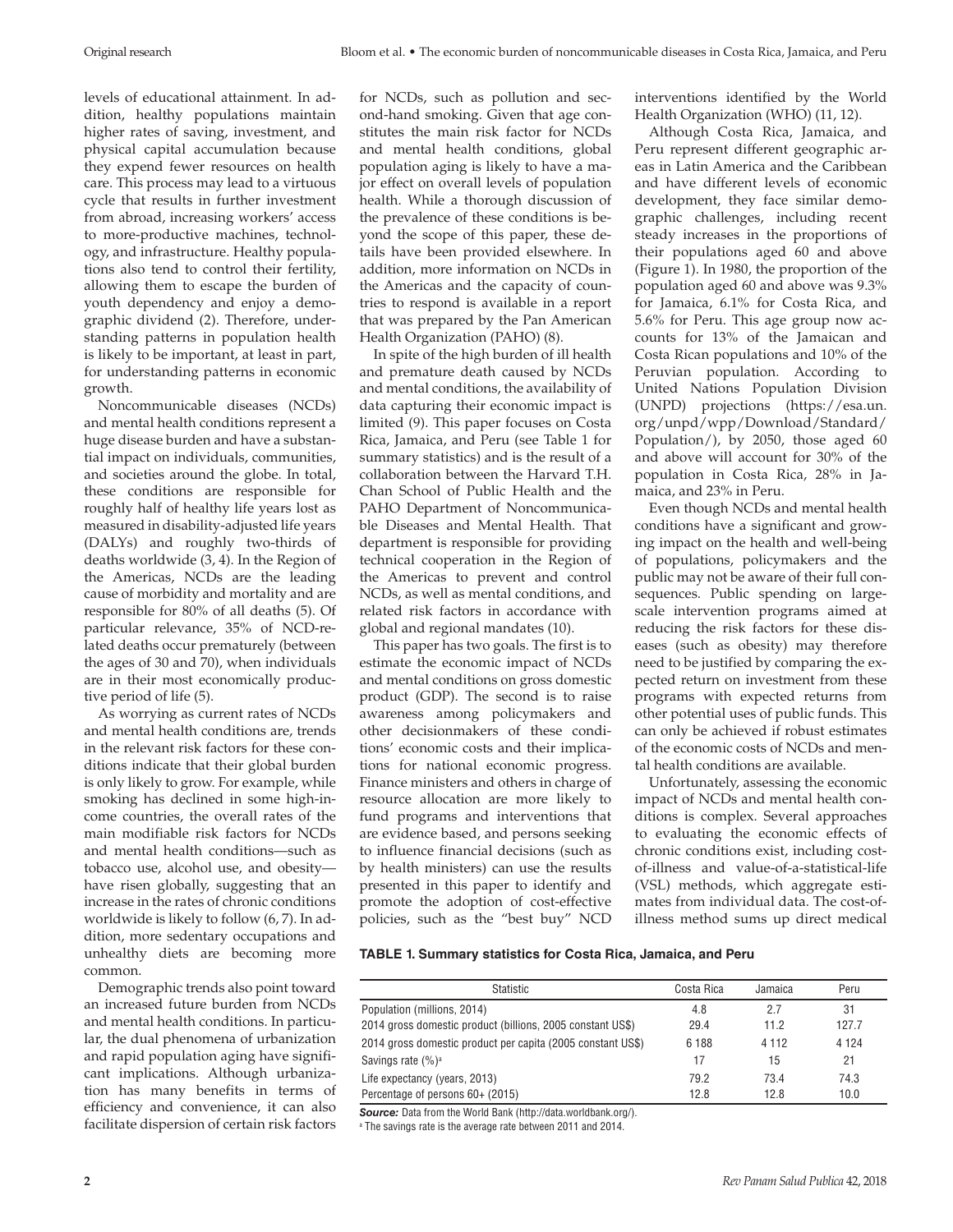### **FIGURE 1. Percent of total population aged 60+ in Costa Rica, Jamaica, Peru, Latin America and the Caribbean, and the world, in 1980, 2015, and 2050**



*Source:* Data from the United Nations Population Division.

costs, while VSL infers the monetary value of mortality reductions from willingness-to-pay studies or wage premia for risky occupations. However, these approaches do not capture the ways in which society's health status affects determinants of economic growth, such as labor markets and capital accumulation.

We expect such macro-level spillover effects to be important—a hypothesis that the literature supports (13). For example, NCDs and mental health conditions increase mortality and reduce productivity, thus reducing labor supply (14). Likewise, health care expenditures increase in response to chronic conditions, diverting savings away from productive investments and thus reducing capital accumulation.

One approach to estimating the impact of these spillover effects uses cross-country economic growth regressions (15, 16); however, identifying the parameters of interest can be difficult. An alternative is to build a working model of the economy, which can then be calibrated using observed data on chronic conditions and other country-specific characteristics. We can use such production function approaches to simulate different scenarios with different prevalence levels of NCDs and mental health conditions. Comparing levels of GDP and of GDP growth in various scenarios provides an economic

estimate of the impact of these health conditions.

It should be acknowledged that this methodology also has limitations. For example, we do not consider the behavioral change of individuals and firms. One potential alternative is to use a general equilibrium approach. However, building such a model would be complex and could ultimately require too many restrictive assumptions to be tractable.

Despite these limitations, our methodology has two distinct benefits. First, it is an economically founded approach to estimating the cost of chronic conditions that captures the aggregate impact on society rather than on individuals. Second, it enables us to describe how the labor market and capital stock—key determinants of economic growth—respond to NCDs and mental health conditions and therefore incorporate adjustment mechanisms. In this paper, we describe how we apply this production function approach to Costa Rica, Jamaica, and Peru.

#### **METHODS**

We analyzed the economic burden of NCDs and mental health conditions using the **EPIC**-H Plus model. EPIC-H Plus is an updated version of two models: 1) the original WHO EPIC model and 2) our previous EPIC-H model (17).

The original WHO EPIC model estimates the impact of NCDs and mental health conditions on aggregate output by quantifying reductions in the labor supply due to mortality from chronic conditions. As in the original WHO EPIC model, GDP is modeled as a function of aggregate labor supply, the aggregate capital stock, and technological progress. Health is incorporated into this framework because chronic conditions, including NCDs and mental health conditions, affect the quantity of labor supplied in the model. A higher prevalence of NCDs and mental health conditions reduces GDP because the number of working-age individuals, and therefore the size of the labor force, decreases.

For accuracy of predictions, modeling and coding adjustments were made to the original WHO EPIC model to produce an updated model, which we refer to as EPIC-H. We subsequently developed and amended this model to produce the augmented EPIC-H Plus extension, which additionally incorporates labor supply reductions due to morbidity and the negative effects of health expenditures on output, which result from the diversion of productive savings and from reduced capital accumulation. (See [Appendix B](http://www.paho.org/journal/index.php?option=com_docman&view=download&slug=18-bloom-17-163-appendixa-d&Itemid=) for a detailed description of data sources for the parameters used in this framework.)

The projections for national income in this framework are based on the Solow model production function, which is given by

$$
Y_t = A_t K_t^{\alpha} L_t^{1-\alpha} \tag{1}
$$

where economic output in each year  $(Y_t)$ is modeled as a function of technological progress  $(A_t)$ , the capital stock  $(K_t)$ , and the stock of labor in the economy  $(L_i)$ . Alpha  $(\alpha)$  describes how labor and capital combine to produce output. The production function is calibrated based on data obtained for each country, which include forecasts of population structure and the prevalence of NCDs and mental health conditions. To obtain the aggregate cost of NCDs and mental health conditions, we simulate aggregate income for each country over the period of interest in two scenarios: status quo and counterfactual.

#### **Status quo scenario**

GDP gives economic output in each year as forecasted, assuming the prevalence of NCDs and mental health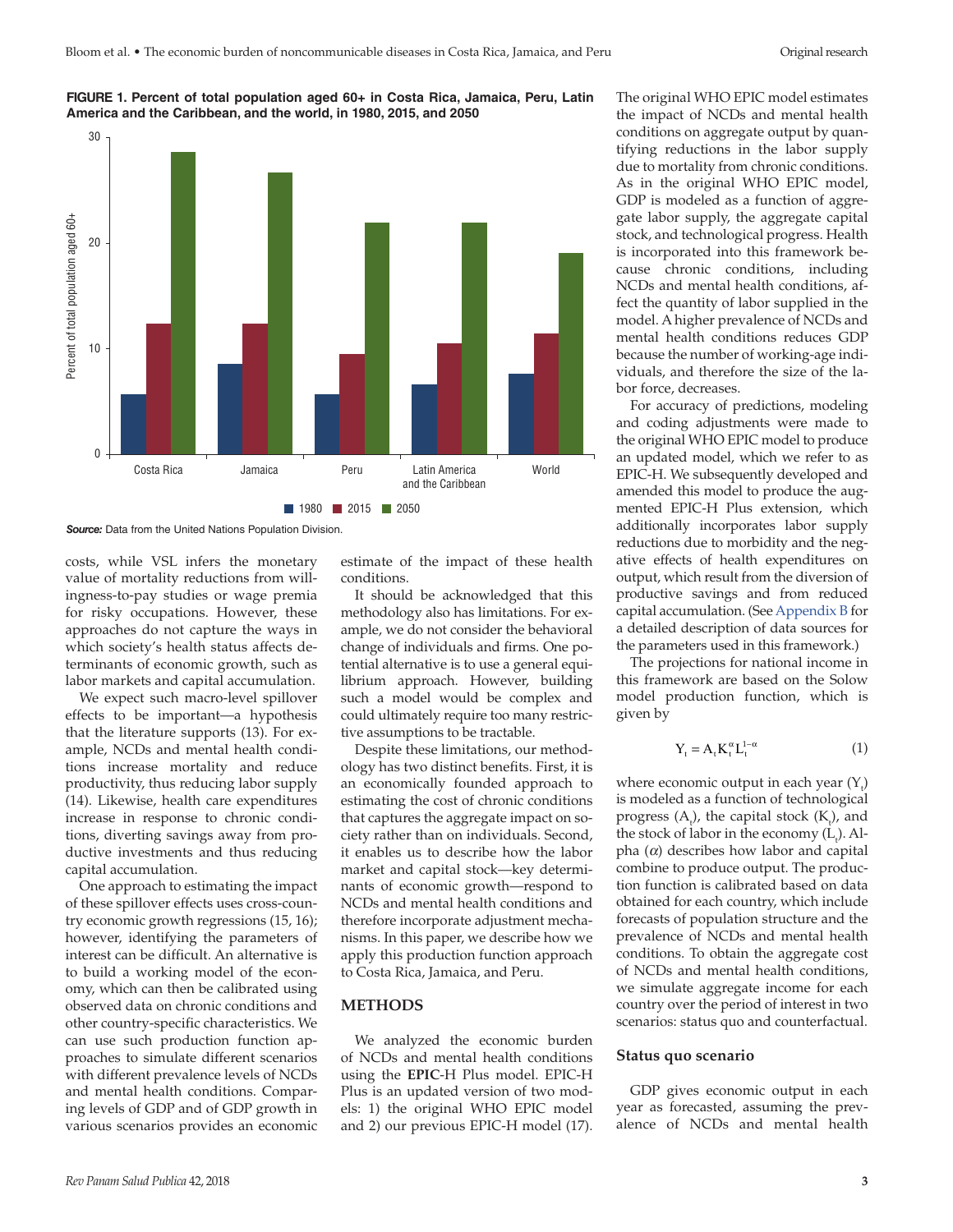conditions evolves as expected over the period of interest. We assume that no interventions that would reduce the mortality rate of a disease have been implemented.

#### **Counterfactual scenario**

This scenario models the complete elimination of the specified disease (i.e., the prevalence of NCDs and mental health conditions is set to zero), and this reduction in disease prevalence occurs without cost. When considered alongside the status quo scenario, the counterfactual scenario can be used to calculate the total output loss attributable to NCDs and mental health conditions, and this will be the focus of this article's analysis.

The model can also be extended to examine a proposed intervention scenario. In such an intervention scenario, GDP is calculated assuming the elimination of a designated percentage of mortality for the specified disease. For example, this could be used to evaluate an intervention that reduces the prevalence of NCDs and mental health conditions by 10%. In this piece, we do not consider an intervention scenario as part of the analysis as we focus on estimating the aggregate cost of NCDs and mental health conditions.

After constructing the GDP projections for these two scenarios, the difference between GDP values in the counterfactual scenario and in the status quo scenario gives the aggregate cost of NCDs and mental health conditions. The sum of these differences in each year over the period of interest gives the total burden. [Appendix A](http://www.paho.org/journal/index.php?option=com_docman&view=download&slug=18-bloom-17-163-appendixa-d&Itemid=) has a detailed description of the modeling methodology. Further details of model functionality and derivations are given in Bloom et al. (17, 18).

#### **RESULTS**

Tables A2, A3, and A4 (see [Appendix](http://www.paho.org/journal/index.php?option=com_docman&view=download&slug=18-bloom-17-163-appendixa-d&Itemid=) [C](http://www.paho.org/journal/index.php?option=com_docman&view=download&slug=18-bloom-17-163-appendixa-d&Itemid=)) present baseline-case estimates of the economic burden of NCDs and mental health conditions for Costa Rica, Jamaica, and Peru, during the period of 2015 to 2030. The estimates, which are given in 2015 US\$, draw on WHO mortality data and assume that the same mortality rates observed from 2005 through 2013 will hold for 2015-2030. In addition to separate economic burden estimates for each of four leading noncommunicable diseases (diabetes, cardiovascular disease (CVD), chronic respiratory disease, and

cancer) and mental health conditions, estimates of the aggregate cost of all NCDs and mental health conditions are presented in each table. These aggregate estimates were obtained by scaling the figure for the five domains using the procedure based on disability-adjusted life years (DALYs) that is described by Bloom et al. (17, 18).

# **The costs associated with NCDs and mental health conditions in the three countries are substantial**

According to the model, all NCDs and mental health conditions will cost Costa Rica, Jamaica, and Peru, respectively, US\$ 81.96 billion (US\$ 16 143 per capita), US\$ 18.45 billion (US\$ 6 306 per capita), and US\$ 477.33 billion (US\$ 15 010 per capita), in 2015 US\$, from 2015 through 2030. Considering these countries' income per capita and the size of their economies, these figures represent huge costs. For Costa Rica, Jamaica, and Peru, estimates of the value of lost output are, respectively, 142%, 105%, and 255% of the countries' 2013 GDP. Furthermore, these estimates amount to more than 48 times Peru's total health spending in 2013, and more than 18 and 15 times that of Jamaica and Costa Rica, respectively.

### **Moderate variation exists in the magnitude of the burdens of diseases for the three countries**

In Costa Rica, respiratory disease alone accounts for 20.1% of the total loss, followed by mental health conditions (18.6%), and cardiovascular disease  $(9.4\%)$ ; diabetes accounts for only 6%. Peru faces a similar situation: respiratory disease (19.7%), mental health conditions (20.9%), and cardiovascular disease (8.4%) are the three leading contributors to lost output, while diabetes accounts for only 4.2%. In Jamaica, the magnitude of the burden associated with specific diseases varies somewhat less than in the other two countries: CVD contributes 20.8% to the total loss, followed by cancer (13.7%) and diabetes (13.5%).

# **The burden of NCDs and mental health conditions in Peru is greater than the burden in Costa Rica and Jamaica**

Figures 2, 3, and 4 compare the output losses due to NCDs and mental health

**FIGURE 2. Estimates of lost gross domestic product (GDP) output due to four leading noncommunicable diseases (NCDs), mental health conditions, and all NCDs and mental health conditions in Costa Rica, Jamaica, and Peru, 2015–2030**



*Source:* Prepared by the authors based on the results of the study.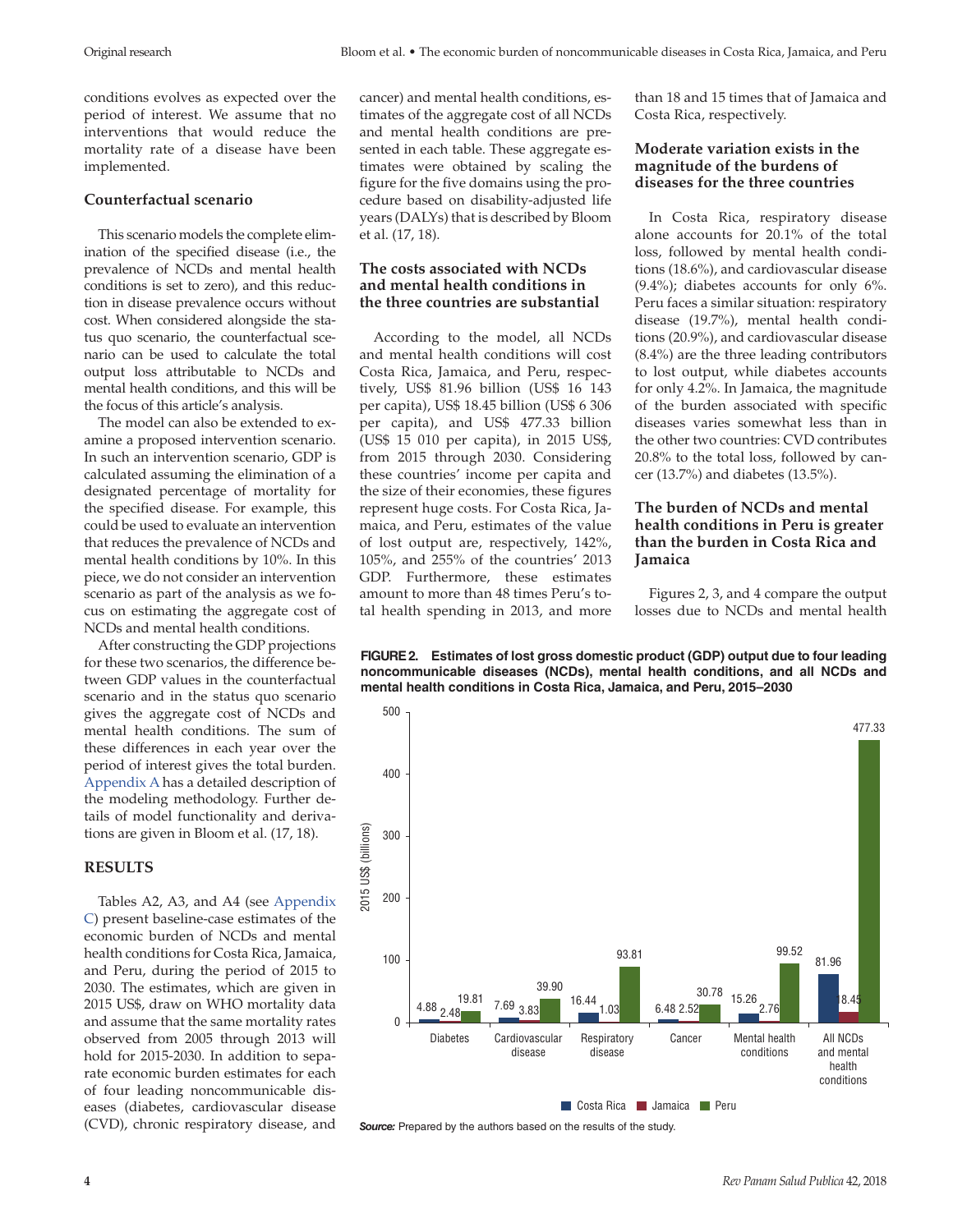**FIGURE 3. Estimates of lost gross domestic product (GDP) per capita output due to four leading noncommunicable diseases (NCDs), mental health conditions, and all NCDs and mental health conditions in Costa Rica, Jamaica, and Peru, 2015–2030**



*Source:* Prepared by the authors based on the results of the study.

**FIGURE 4. Estimates of lost gross domestic product (GDP) output due to noncommunicable diseases and mental health conditions for 2015–2030 as a percentage of 2013 GDP (in constant 2015 US\$)**



*Source:* Prepared by the authors based on the results of the study.

conditions in Costa Rica, Jamaica, and Peru. We present the output losses due to four leading noncommunicable diseases (cardiovascular disease, cancer, chronic respiratory disease, and diabetes), mental health conditions, and total NCDs.

Here, total NCDs (all NCDs plus mental health conditions) include cardiovascular diseases, cancer, chronic respiratory diseases, cirrhosis, digestive diseases, diabetes, urogenital diseases, blood diseases, endocrine diseases, musculoskeletal disorders and other noncommunicable diseases (including congenital anomalies, skin and subcutaneous diseases, sense organ diseases, and oral disorders), and mental health conditions. Between 2015 and 2030, Peru will suffer a larger total output loss than either Costa Rica or Jamaica (US\$ 477.33 billion versus US\$ 81.96 billion and US\$ 18.45 billion, respectively). This higher aggregate output loss may be due to Peru's larger population and initially higher level of economic output. Peru has 6 times the population of Costa Rica and almost 11 times that of Jamaica, with 4 times the GDP of Costa Rica and almost 10 times that of Jamaica.

Peru not only has the highest output loss among the countries studied at the aggregate level, but also the largest at the per capita level (US\$ 16 143). Furthermore, Peru's burden of NCDs and mental health conditions is much larger when compared with its baseline GDP. In 2015– 2030, total losses related to NCDs and mental health conditions for Costa Rica and Jamaica, respectively, are estimated at 142% and 105% of the countries' 2013 GDPs, while the corresponding loss for Peru over the same time period is 255% of its 2013 GDP. NCDs and mental health conditions therefore pose a larger burden for Peru's economy in both absolute and relative terms. Among chronic conditions, respiratory diseases and mental health conditions are the leading causes of lost output in Peru.

The lower per capita loss in Jamaica does not necessarily mean that the burden of NCDs is small. It is mostly a result of the low GDP per capita in Jamaica at the beginning of the projection period. In addition, Jamaica's GDP is expected to grow more slowly than that of Peru and of Costa Rica (according to economic data from the World Bank); as a result, the expected per capita loss will be smaller.

We also conducted sensitivity analyses by varying data sources and assumptions [\(Appendix D](http://www.paho.org/journal/index.php?option=com_docman&view=download&slug=18-bloom-17-163-appendixa-d&Itemid=)). As it is not possible to validate our estimates directly, it is important to provide evidence that our results are robust to a variety of mortality scenarios. From the sensitivity analysis,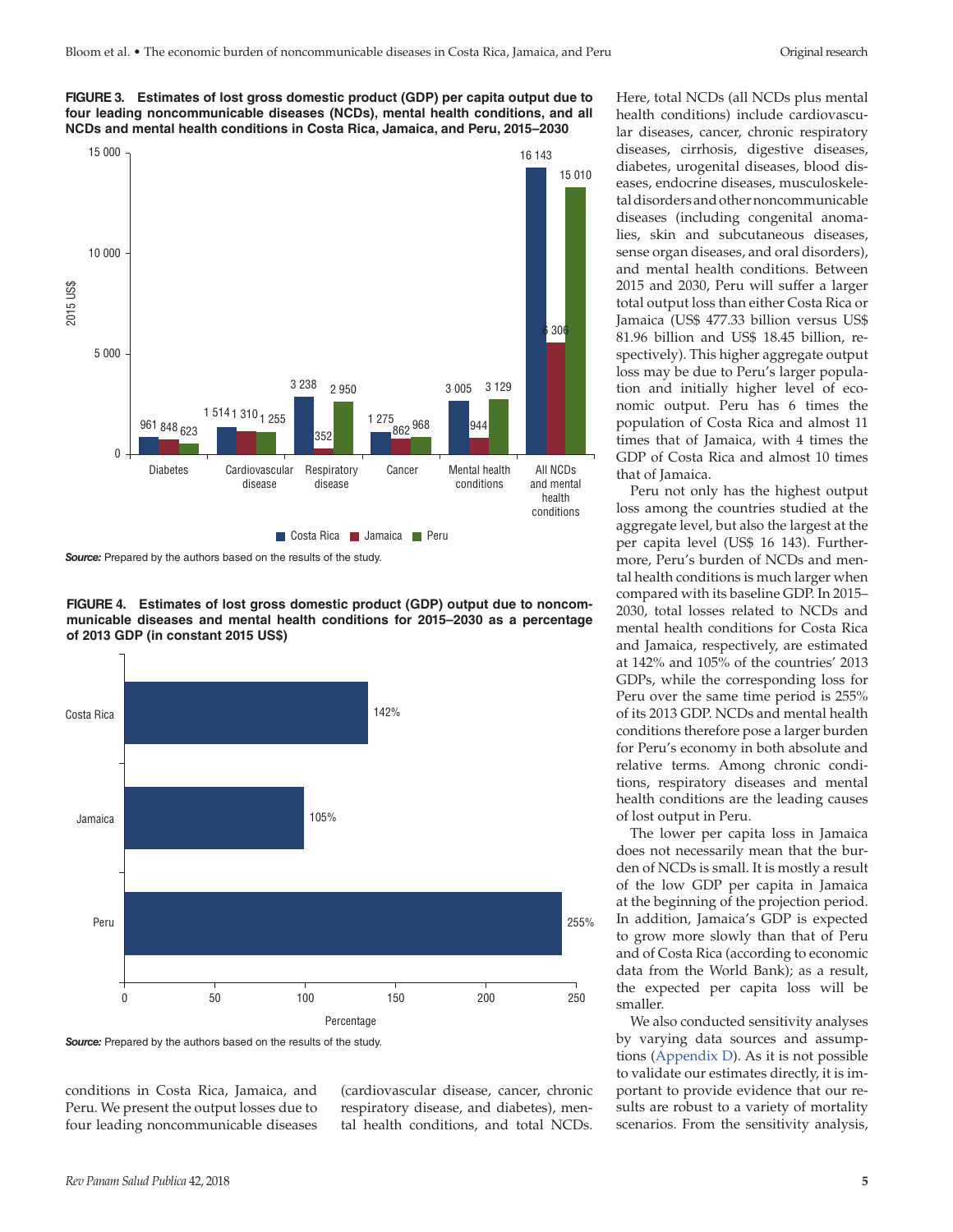we conclude that the results are similar and robust across different projection methods and data sources, and that the impact of treatment cost and morbidity is quite significant.

### **DISCUSSION**

Our study has several implications. The first is that substantial costs are associated with NCDs and mental health conditions in these three countries of Latin America and the Caribbean. Unless the prevalence of chronic conditions can be reduced, the impact on economic growth is likely to be substantial, due to consequent reductions in effective labor supply and capital accumulation. Correspondingly, the estimates imply that cost-effective interventions targeted at reducing the prevalence of chronic conditions are likely to be cost-beneficial because of the substantial economic burden that NCDs and mental health conditions impose. Furthermore, implementing interventions designed to reduce risk factors for NCDs is likely to lead to a 25% reduction in premature mortality from NCDs by 2025 (a goal set forth by the WHO Global Action Plan for the Prevention and Control of Noncommunicable Diseases 2013–2020 (10)). Finally, these interventions could serve as a strategy to promote economic development, given the expected impact on labor supply and capital accumulation, and therefore on economic activity and output.

# **Caveats**

The results we present here are based on a set of assumptions about how economies grow and how various inputs, including health, affect economic output. We assume that there is no excess labor available to replace the labor (or rather, effective labor) lost due to NCD-related

- 1. Bloom DE, Canning D. Commentary: The Preston Curve 30 years on: still sparking fires. Int J Epidemiol. 2007 Jun;36(3):498-9; discussion 502–3.
- 2. Bloom DE, Canning D. The health and wealth of nations. Science. 2000 Feb 18;287 (5456):1207–9.
- 3. Lozano R, Wang H, Foreman KJ, Rajaratnam JK, Naghavi M, Marcus JR, et al. Progress towards Millennium Development Goals 4 and 5 on maternal and child mortality: an

mortality or morbidity. This assumption may be less valid in countries in which unemployment is high or in which there are large shadow economies. However, it is difficult to assess the magnitude of these effects on real output (as opposed to measured GDP). These assumptions should be borne in mind when interpreting the estimates, and this is an important topic for future research.

Our results are also based on data that were available and accessible at the time of writing. We have attempted to assess the sensitivity of these estimates to different information sources and assumptions; however, in pursuing this analysis, we found the dearth of quality data to be a major impediment to estimating the economic impact of NCDs and mental health conditions. Estimates using alternative mortality sources were found to differ, albeit not substantially in most cases. More importantly, obtaining comprehensive information on the treatment costs associated with each disease was difficult. For example, due to a lack of country-specific data, we were forced to rely on several different sources to estimate treatment costs for Costa Rica. By contrast, the availability of country-specific treatment cost data for Jamaica and Peru allowed us to provide estimates for these countries that are likely more accurate.

As another example of a data limitation, we determined that we should use DALY estimates to approximate the morbidity impact of different conditions. Alternative ways of quantifying this impact rely on survey data and have the merit of providing a direct measure of the effect of morbidity (e.g., the association between having a condition and hours worked). However, these alternative methods may require strong assumptions about how costs are measured (e.g., that the relationship is causal).

Moving forward, we recommend that evaluations of the impact of NCDs and mental health conditions begin by encouraging the collection of comprehensive data to better measure the pathways linking NCDs and mental health conditions to economic outcomes. For example, expenditure surveys based on nationally representative samples of patients in each country could help to determine the actual costs associated with each disease of interest. Then, these estimates would not have to be inferred either indirectly from other sources or from cost data in other countries, as is currently necessary. Finally, although we focus on projecting future scenarios in this paper, it would be interesting to evaluate the historical impact of NCDs on economic growth in a different analysis.

**Acknowledgments.** We are grateful to the staff members from the Department of Noncommunicable Diseases and Mental Health of the Pan American Health Organization (Anselm Hennis, Rosa Sandoval, Brindis Ochoa, Ramon Martinez, Delia Itziar Belausteguigoitia, and Carlos Santos-Burgoa) for conducting a series of workshops in March 2015, August 2015, and May 2016. In addition, we would like to thank Daniel Cadarette for outstanding editorial assistance, as well as the journal reviewers and editors of this paper for their helpful comments.

**Funding.** We gratefully acknowledge funding from the Pan American Health Organization for this project.

**Conflicts of Interest.** None declared.

**Disclaimer.** Authors hold sole responsibility for the views expressed in the manuscript, which may not necessarily reflect the opinion or policy of the *RPSP/ PAJPH* or PAHO.

# **REFERENCES**

updated systematic analysis. The Lancet. 2011 Sep 24;378(9797):1139–65.

- 4. Murray CJ, Vos T, Lozano R, Naghavi M, Flaxman AD, Michaud C, et al. Disabilityadjusted life years (DALYs) for 291 diseases and injuries in 21 regions, 1990–2010: a systematic analysis for the Global Burden of Disease Study 2010. The Lancet. 2012 Dec 15;380(9859):2197–223.
- 5. Pan American Health Organization. Regional Mortality Information System.

Available from: [http://www.paho.org/hq/](http://www.paho.org/hq/index.php?option=com_content&view=article&id=10169&Itemid=41167&lang=en) [index.php?option=com\\_content&view=](http://www.paho.org/hq/index.php?option=com_content&view=article&id=10169&Itemid=41167&lang=en) [article&id=10169&Itemid=41167&lang=en](http://www.paho.org/hq/index.php?option=com_content&view=article&id=10169&Itemid=41167&lang=en) Accessed on 26 August 2015.

- 6. Bloom D, Cafiero-Fonseca E, McGovern M, Prettner K. China and India's descent into chronic disease: killing themselves slowly. Milken Inst Rev. 2014 2nd Quarter;24–33.
- 7. Kearney PM, Whelton M, Reynolds K, Muntner P, Whelton PK, He J. Global burden of hypertension: analysis of worldwide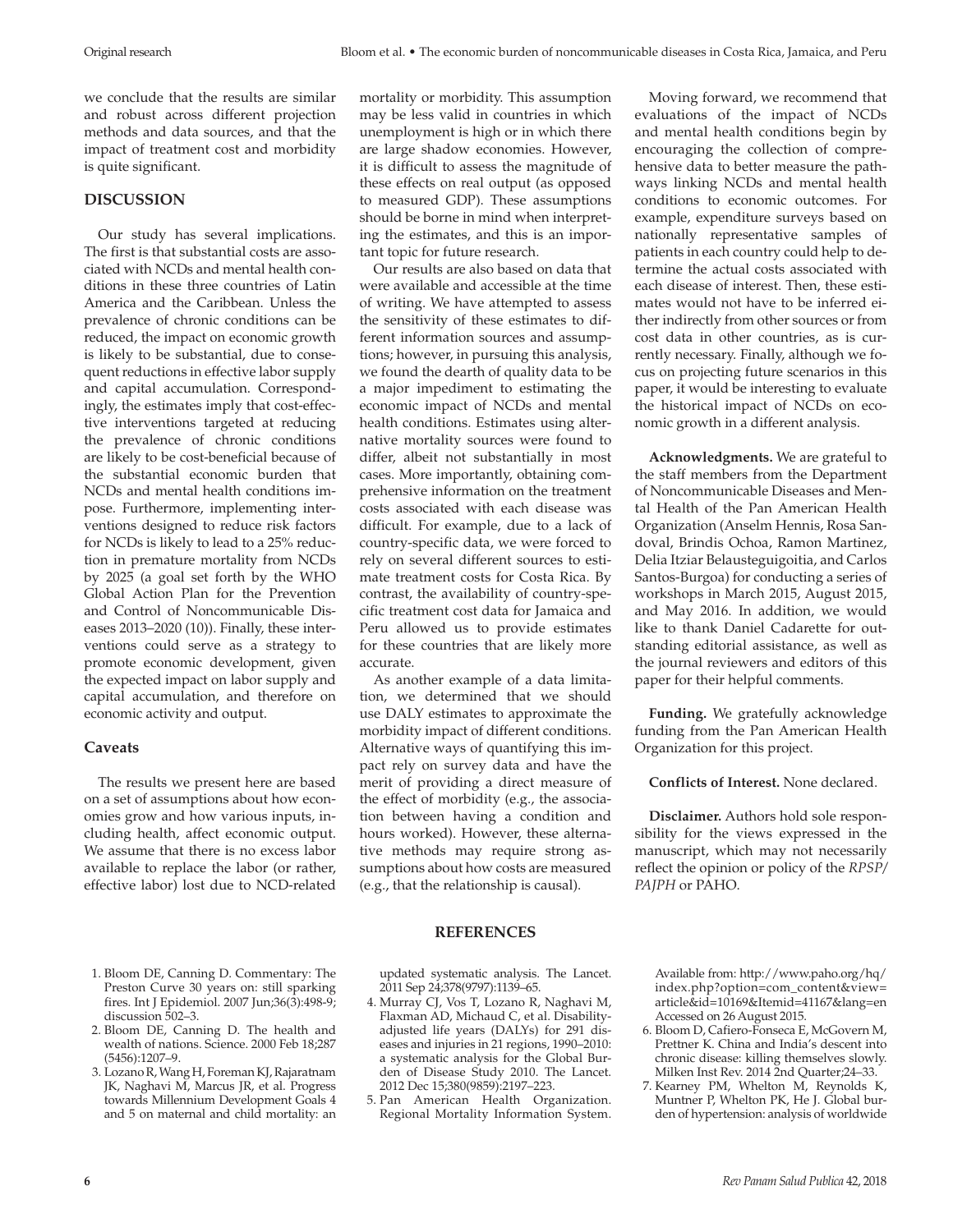data. The Lancet. 2005 Jan 15–21;365 (9455):217–23.

- 8. Pan American Health Organization. Profile of capacity and response to noncommunicable diseases and their risk factors in the Region of the Americas. Country capacity survey results, 2015. Washington, D.C.: PAHO; 2017.
- 9. Muka T, Imo D, Jaspers L, Colpani V, Chaker L, van der Lee SJ, et al. The global impact of non-communicable diseases on healthcare spending and national income: a systematic review. Eur J Epidemiol. 2015 Apr;30(4):251–77.
- 10. Pan American Health Organization. Department of Noncommunicable Diseases and Mental Health. Available from: [http://](http://www.paho.org/hq/index.php?option=com_content&view=article&id=8929&Itemid=852&lang=fr) [www.paho.org/hq/index.php?option=](http://www.paho.org/hq/index.php?option=com_content&view=article&id=8929&Itemid=852&lang=fr) [com\\_content&view=article&id=8929&Item](http://www.paho.org/hq/index.php?option=com_content&view=article&id=8929&Itemid=852&lang=fr)[id=852&lang=fr](http://www.paho.org/hq/index.php?option=com_content&view=article&id=8929&Itemid=852&lang=fr) Accessed on 26 May 2015.
- 11. Bloom DE, Chisholm D, Llopis E, Prettner K, Stein A, Feigl A. From burden to" best buys": reducing the economic impact of non-communicable disease in low-and middle-income countries. Geneva: World Health Organization; 2011.
- 12. World Health Organization. Global Action Plan for the Prevention and Control of Noncommunicable Diseases 2013–2020. Available from: [http://apps.who.int/iris/](http://apps.who.int/iris/bitstream/10665/94384/1/9789241506236_eng.pdf?ua=1)

[bitstream/10665/94384/1/9789241506236\\_](http://apps.who.int/iris/bitstream/10665/94384/1/9789241506236_eng.pdf?ua=1) [eng.pdf?ua=1](http://apps.who.int/iris/bitstream/10665/94384/1/9789241506236_eng.pdf?ua=1) Accessed on 13 March 2015.

- 13. Well DN. Accounting for the effect of health on economic growth. Q J Econ. 2007 Aug;122(3):1265–306.
- 14. López-Casasnovas G, Rivera B, Currais L. Health and economic growth: findings and policy implications. Cambridge, Massachusetts: MIT Press; 2005.
- 15. Acemoglu D, Johnson S. Disease and development: the effect of life expectancy on economic growth. J Polit Econ. 2007 Dec; 115(6):925-85.
- 16. Hyclak TJ, Skeels CL, Taylor LW. The cardiovascular revolution and economic performance in the OECD countries. J Macroecon. 2016 Dec;50:114–25.
- 17. Bloom DE, Cafiero-Fonseca ET, McGovern ME, Prettner K, Stanciole A, Weiss J, et al. The macroeconomic impact of non-communicable diseases in China and India: estimates, projections, and comparisons. J Econ Ageing. 2014 Dec 31;4:100–11.
- 18. Bloom DE, Chen S, Kuhn M, McGovern M, Oxley LT, Prettner K. The economic burden of chronic diseases: estimates and projections for China, Japan, and South Korea. Hohenheim Discuss Pap Bus Econ Soc Sci. (No. 09-2017). Stuttgart: University of Hohenheim, Dean's Office

of the Faculty of Business, Economics and Social Sciences; 2017.

- 19. Lim SS, Vos T, Flaxman AD, Danaei G, Shibuya K, Adair-Rohani H, et al. A comparative risk assessment of burden of disease and injury attributable to 67 risk factors and risk factor clusters in 21 regions, 1990–2010: a systematic analysis for the Global Burden of Disease Study 2010. Lancet. 2013 Jan 4;380(9859):2224–60.
- 20. Kim SG, Hahm MI, Choi KS, Seung NY, Shin HR, Park EC. The economic burden of cancer in Korea in 2002. Eur J Cancer Care (Engl). 2008 Mar;17(2):136–44.
- 21. Nielsen R, Johannessen A, Benediktsdottir B, Gislason T, Buist AS, Gulsvik A, et al. Present and future costs of COPD in Iceland and Norway: results from the BOLD study. Eur Respir J. 2009 Oct;34(4):850–7.
- 22. Zhang P, Zhang X, Brown J, Vistisen D, Sicree R, Shaw J, et al. Global healthcare expenditure on diabetes for 2010 and 2030. Diabetes Res Clin Pract. 2010 Mar;87(3): 293–301.

Manuscript received on 3 April 2017. Accepted for publication on 23 August 2017.